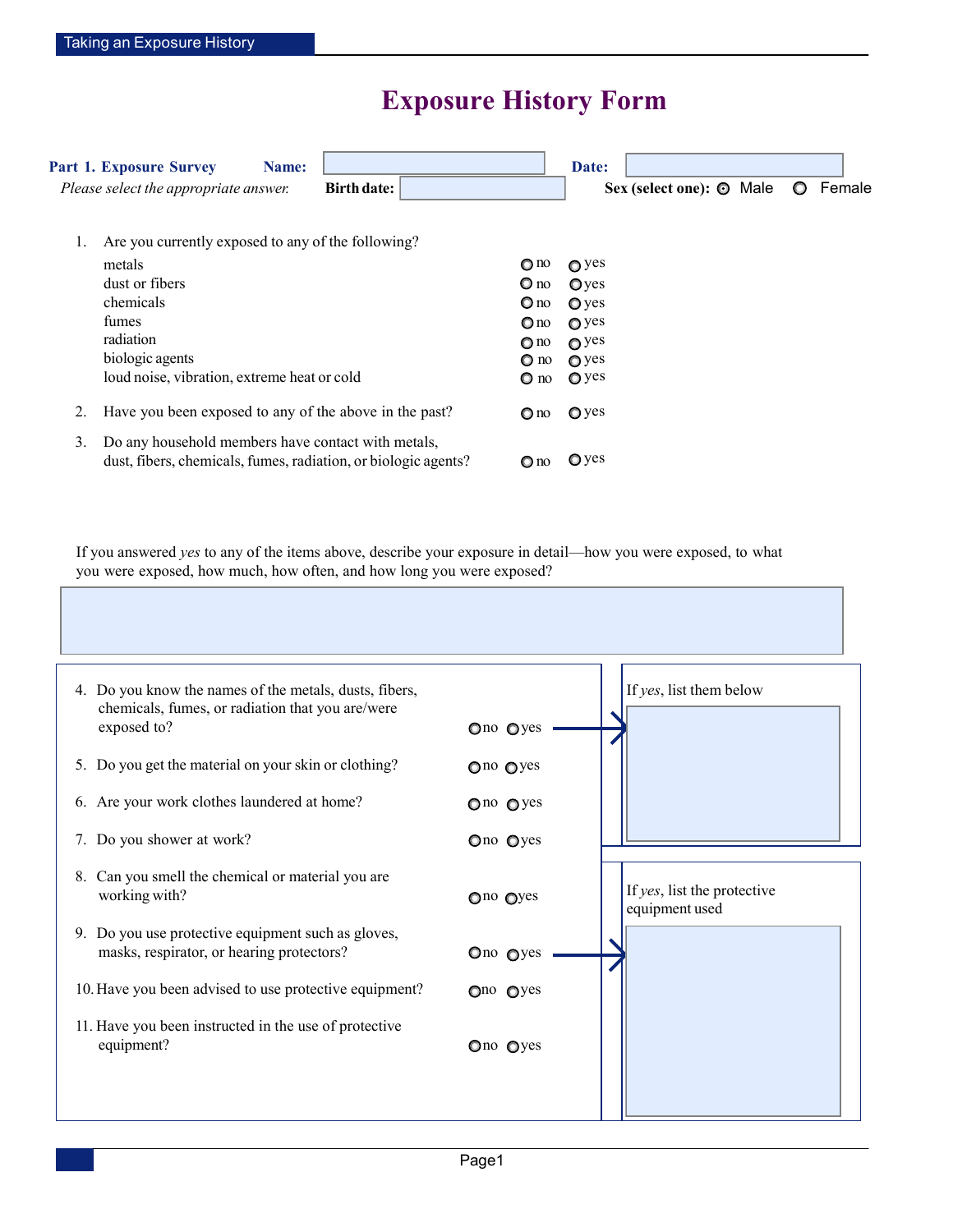| 12. Do you wash your hands with solvents?                                                                                     | Ono Oyes                                                                                                                        |  |  |  |  |  |
|-------------------------------------------------------------------------------------------------------------------------------|---------------------------------------------------------------------------------------------------------------------------------|--|--|--|--|--|
| 13 Do you smoke at the workplace?<br>at home?                                                                                 | $\bigcirc$ <sup>no</sup><br>Oyes<br>$\odot$ yes<br>$\mathbf{O}$ no                                                              |  |  |  |  |  |
| 14 Are you exposed to secondhand tobacco smoke at the workplace?<br>at home?                                                  | $Q$ yes<br>Qno<br>$Q$ yes<br>$\mathbb{O}^{no}$                                                                                  |  |  |  |  |  |
| 15. Do you eat at the workplace?                                                                                              | Qyes<br>$\mathbf{O}^{\text{no}}$                                                                                                |  |  |  |  |  |
| 16. Do you know of any co-workers experiencing similar or unusual symptoms?                                                   | $\mathbb{O}^{10}$<br>Q <sub>yes</sub>                                                                                           |  |  |  |  |  |
| 17. Are family members experiencing similar or unusual symptoms?                                                              | Oyes<br>$\bigcirc$ <sup>no</sup>                                                                                                |  |  |  |  |  |
| 18. Has there been a change in the health or behavior of family pets?                                                         | O <sub>Y</sub><br>$\mathbf{O}^{\text{no}}$                                                                                      |  |  |  |  |  |
| 19. Do your symptoms seem to be aggravated by a specific activity?                                                            | $Q$ no $Q$ yes                                                                                                                  |  |  |  |  |  |
| 20. Do your symptoms get either worse or better at work?<br>at home?<br>on weekends?<br>on vacation?                          | $Q$ yes<br>$\mathbf{O}$ no<br>$\mathbf{O}$ yes<br>$\bigcirc$ no<br>$\odot$ yes<br>$\bigcirc$ no<br>$\odot$ yes<br>$\bigcirc$ no |  |  |  |  |  |
| 21. Has anything about your job changed in recent months (such as duties, procedures, overtime)? $\bigcirc$ no $\bigcirc$ yes |                                                                                                                                 |  |  |  |  |  |
| 22. Do you use any (such as herbs or natural supplements) alternative medicines?                                              | Ono Oyes                                                                                                                        |  |  |  |  |  |
| 23. Have you or your child ever eaten non-food items such as paint, plaster, dirt and/or clay? $\bullet$ no $\bullet$ yes     |                                                                                                                                 |  |  |  |  |  |

If you answered *yes* to any of these questions, please explain.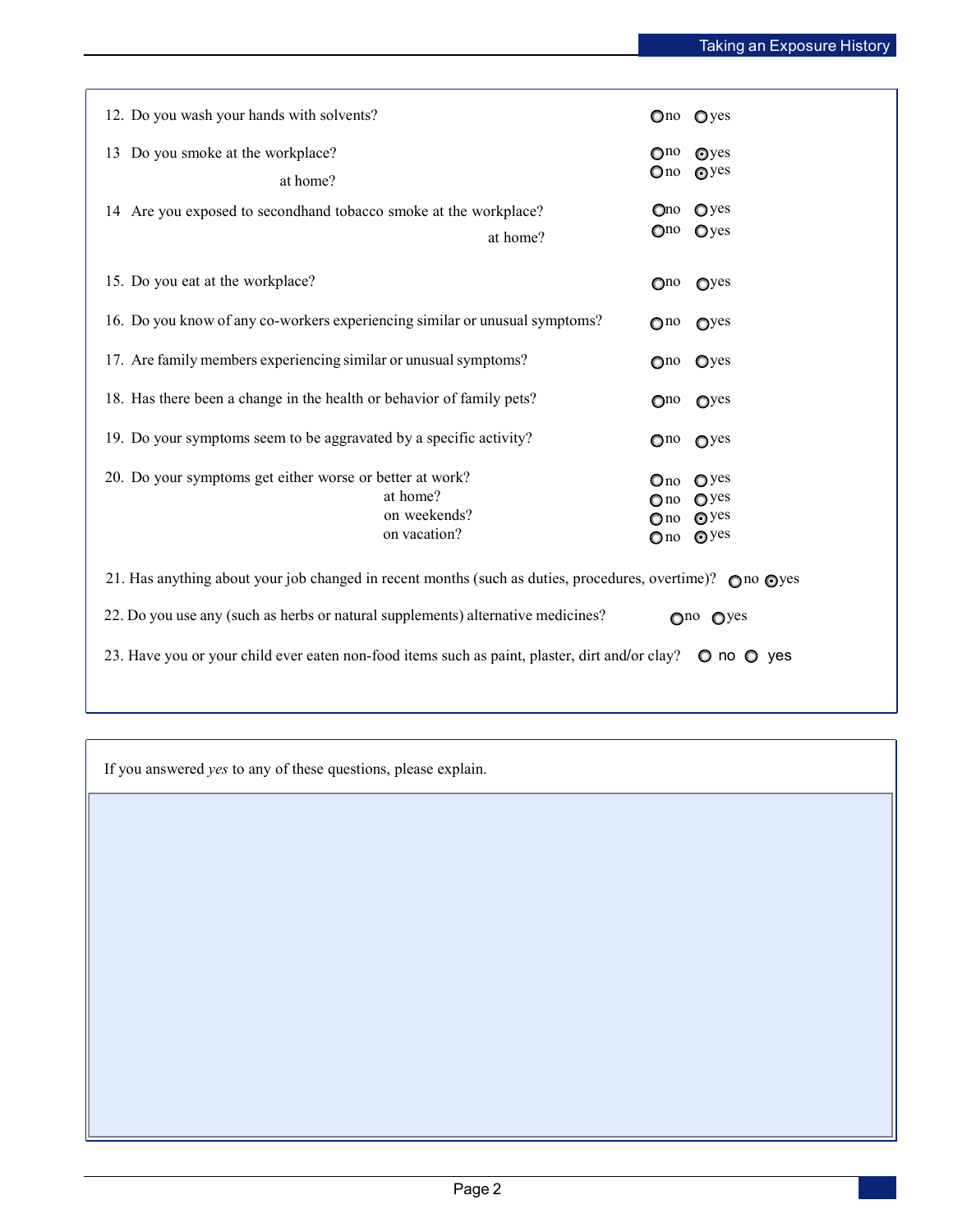## **Part 2. Work History**

## **A. Occupational Profile**

| The following questions refer to your current or most recent job: | Describe this job: |
|-------------------------------------------------------------------|--------------------|
| Job title:                                                        |                    |
| Type of industry:                                                 |                    |
| Name of employer:                                                 |                    |
| Date job began:                                                   |                    |
| Are you still working in this job? $\bullet$ yes<br>$\bigcirc$ no |                    |
| If no, date job ended?                                            |                    |

Fill in the table below listing all jobs you have worked including short-term, seasonal, part-time employment, and military service. Begin with your most recent job.

| Dates of Employment | Job Title and Description of Work | Exposures* | Protective Equipment |
|---------------------|-----------------------------------|------------|----------------------|
|                     |                                   |            |                      |
|                     |                                   |            |                      |
|                     |                                   |            |                      |
|                     |                                   |            |                      |
|                     |                                   |            |                      |

\*List the chemicals, dusts, fibers, fumes, radiation, biologic agents (i.e., molds or viruses) and physical agents (i.e., extreme heat, cold, vibration, or noise) that you were exposed to at this job.

Have you ever worked at a job or hobby in which you came in contact with any of the following by breathing, touching, or ingesting (swallowing)? If *yes*, please select beside the name.

| Acids                    | Chloroprene         | Methylene chloride | <b>Styrene</b>    |
|--------------------------|---------------------|--------------------|-------------------|
| Alcohols (industrial)    | Chromates           | Nickel             | Talc              |
| Alkalies                 | Coal dust           | <b>PBBs</b>        | Toluene           |
| Ammonia                  | Dichlorobenzene     | <b>PCBs</b>        | TDI or MDI        |
| Arsenic                  | Ethylene dibromide  | Perchloroethylene  | Trichloroethylene |
| Asbestos                 | Ethylene dichloride | Pesticides         | Trinitrotoluene   |
| Benzene                  | Fiberglass          | Phenol             | Vinyl chloride    |
| Beryllium                | Halothane           | Phosgene           | Welding fumes     |
| Cadmium                  | Isocyanates         | Radiation          | X-rays            |
| Carbon tetrachloride     | Ketones             | Rock dust          | Other (specify)   |
| Chlorinated naphthalenes | Lead                | Silica powder      |                   |
| Chloroform               | Mercury             | Solvents           |                   |